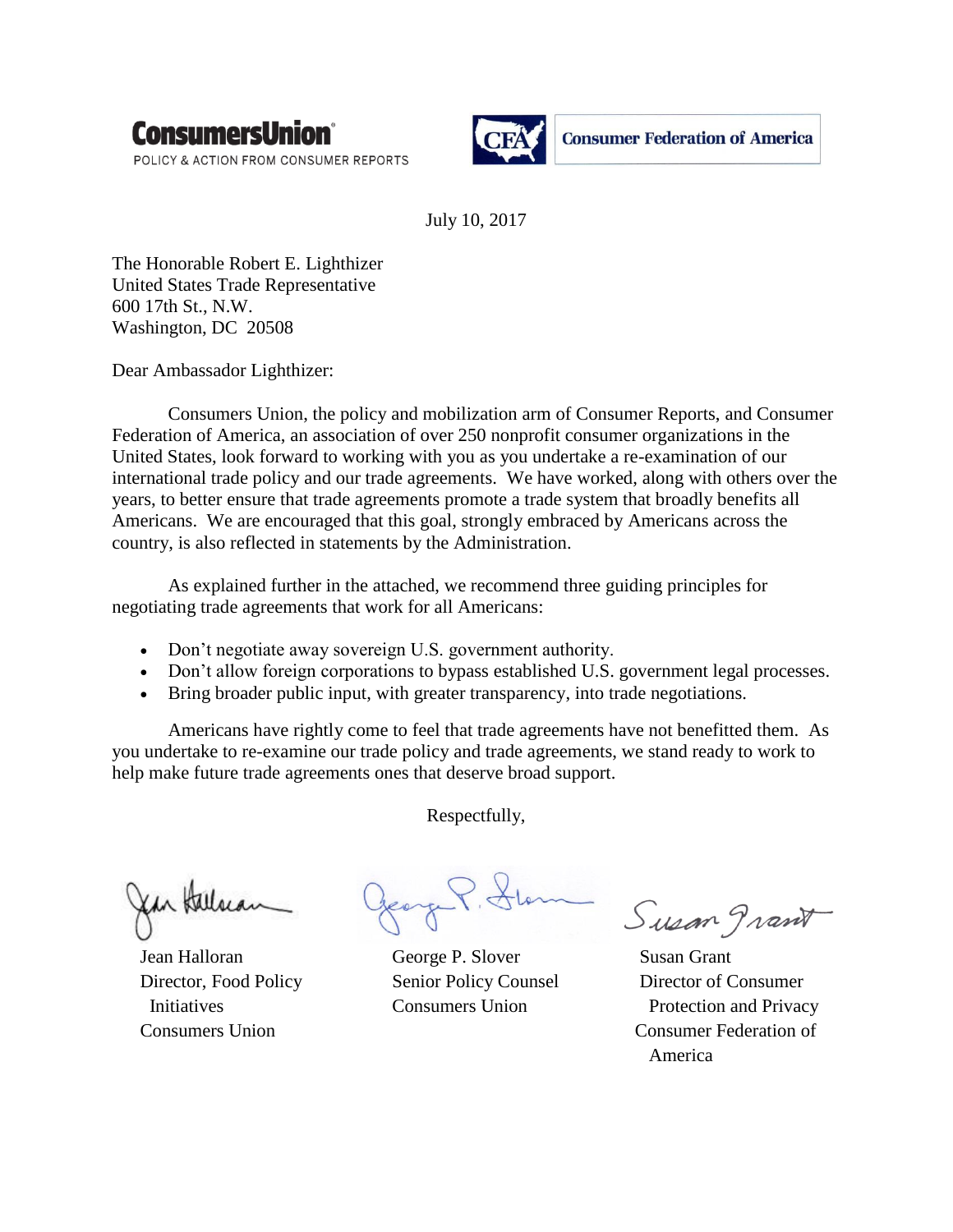

 $\overline{\phantom{a}}$ 



# **Consumers Union and Consumer Federation of America Recommendations For Negotiating Trade Agreements That Work For All Americans July 10, 2017**

Consumers Union<sup>1</sup> and Consumer Federation of America<sup>2</sup> have worked, along with others over the years, to promote a trade system that broadly benefits all Americans. International trade can benefit the United States, and the world economy, if the rules are fair, focused, and effectively enforced.

Based on our experience, we recommend three guiding principles for negotiating trade agreements that work for all Americans. As other governments around the world should rightly want to pursue similar objectives for their own citizens, we believe these three principles are a key part of a solid foundation for effective negotiations.

## **1. Don't negotiate away sovereign U.S. government authority.**

Trade agreements in recent years have ventured increasingly far beyond what are traditional mechanisms for facilitating trade – reducing tariffs, lifting or relaxing quotas, and promoting non-discriminatory treatment of goods and services. The recent Trans-Pacific Partnership, for example, addressed a wide range of so-called "non-tariff trade barriers," implicating important government regulatory policies that are essential for protecting consumers against unsafe foods and products, fraudulent and abusive financial practices, and other harms, but that have only at most an incidental, and often unintended, effect on international trade.

We support efforts to promote sound and effective regulatory policies around the world. And to the extent that lax regulatory policies in foreign countries may give foreign-based companies an unfair trade advantage, amounting to a subsidy at the expense of important regulatory protections, those policies can be an appropriate subject in trade negotiations.

However, in a negotiating process where global industry input dominates, and there is little if any input from the American public, regulatory policies are too often spoken of disparagingly, as "barriers" to trade. Allowing international agreements to reduce or remove

 $1$  Consumers Union is the policy and mobilization arm of Consumer Reports, an independent, nonprofit organization that works side by side with consumers to create a fairer, safer, and healthier world. As the world's largest independent product-testing organization, Consumer Reports uses its more than 50 labs, auto test center, and survey research center to rate thousands of products and services annually. Founded in 1936, Consumer Reports has over 7 million subscribers to its magazine, website, and other publications.

<sup>&</sup>lt;sup>2</sup> Consumer Federation of America is an association of over 250 non-profit consumer groups that was established in 1968 to advance the consumer interest through research, advocacy, and education.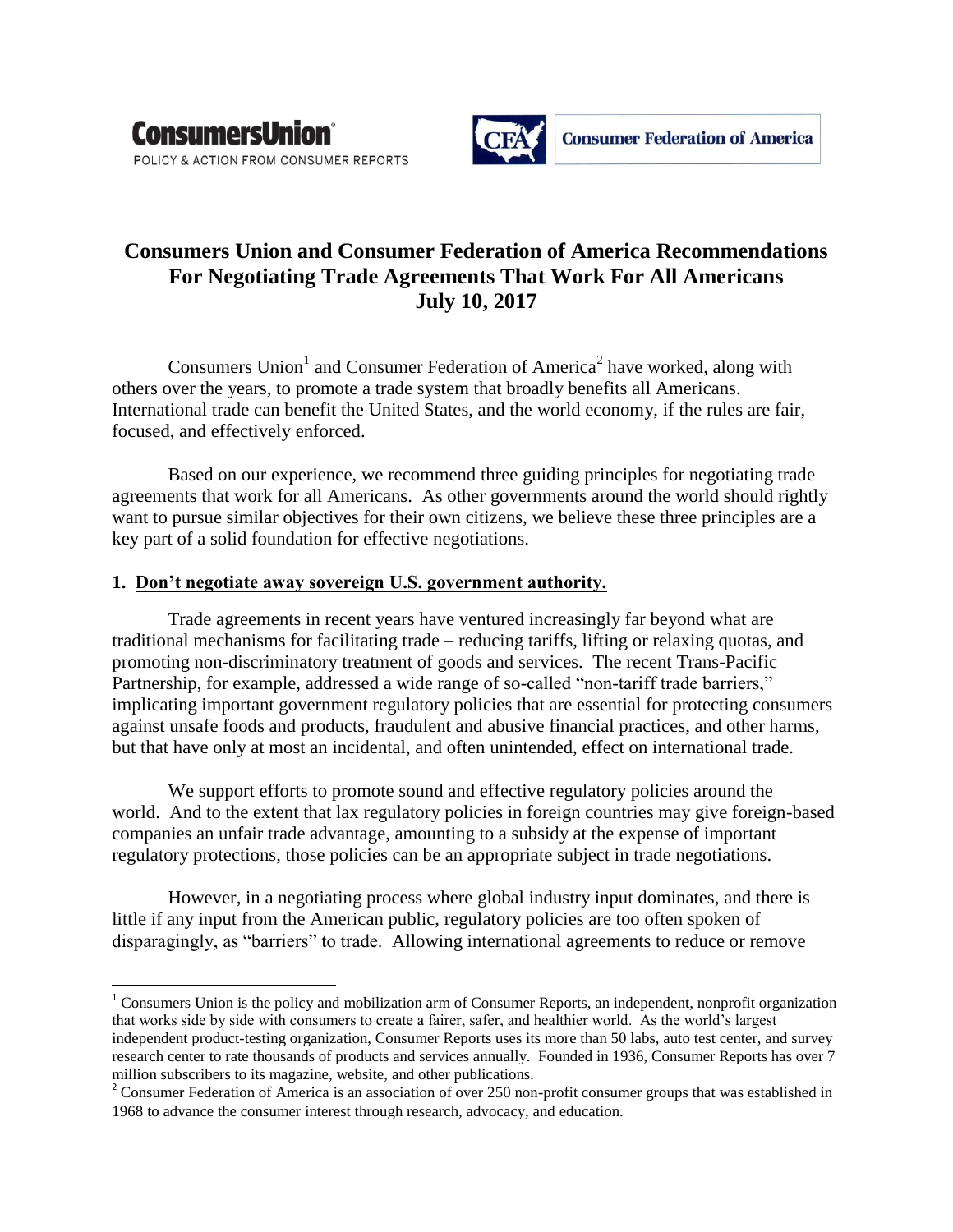these supposed "barriers" in the name of facilitating international trade undermines our sovereignty in making our own decisions about how best to ensure safety, health, and other fundamental interests of American citizens.

The important goal of promoting international convergence around sound and effective regulatory protections is better pursued in other forums, where the regulatory agency experts are at the forefront and accountable. In the context of negotiating trade agreements, addressing regulatory issues should be focused on ensuring that foreign governments cannot obtain an unfair advantage for their companies by undercutting regulatory requirements that should be protecting their own citizens, or by permitting exceptions to those requirements for products and services they export to the United States. Trade negotiations should not be an instrument for relaxing these protections in the name of increasing the flow of international commerce.

## **2. Don't allow foreign corporations to bypass established U.S. government legal processes.**

The risk that trade agreements will undermine important consumer protections is further heightened by including an Investor-State Dispute Settlement procedure, or ISDS, as has occurred in recent agreements including NAFTA and the TPP. ISDS allows a foreign corporation to bypass our established laws, regulatory agencies, and courts, and to demand compensation from our government in private arbitration tribunals, based on claims that enforcement of the law is reducing foreign corporate profits.

There are fundamental concerns about the potential for misuse of these ISDS procedures, and serious questions about any need for them.

The private ISDS arbitrators, largely drawn from the ranks of international business and their legal advisors, are naturally inclined to put less emphasis on the broader public interests that governments are responsible for promoting and protecting. These private arbitrators also do not undergo the kind of scrutiny in their selection that judges do, and neither they nor their decisions are subject to any similar kind of accountability.

Furthermore, the private ISDS process is much less open to meaningful input from members of the public who may be substantially affected. While a private ISDS tribunal may elect to accept an amicus brief from a non-corporate or non-governmental entity, for example, it is not required to do so, and there is no right for even directly affected parties to intervene, as there is in U.S. courts and in the courts of other nations.

These extra-governmental ISDS procedures are a throwback to an earlier era, when they were a safeguard against the perceived risk of arbitrary actions by some rogue foreign leader to confiscate an investing company's property. In recent years, however, ISDS has been used as a basis for challenging and interfering with a broader range of more commonplace government regulatory actions.

In the present-day era, it is simply not a realistic concern that a country with which the United States is entering into a trade agreement would move to arbitrarily nationalize the assets of a foreign corporation, or take other arbitrary action that amounts to expropriation, when it is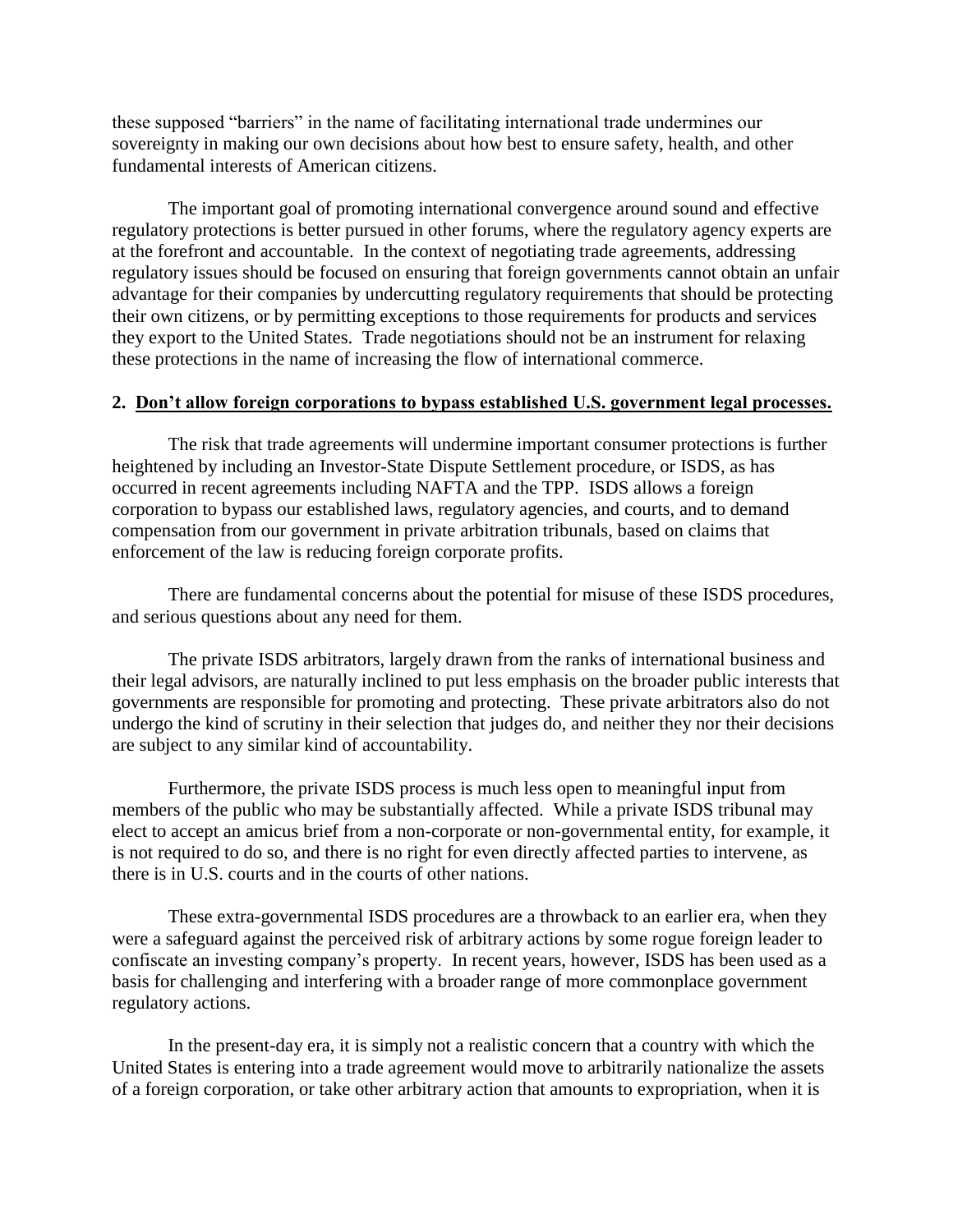trying to maintain and increase trade with us. The far more realistic likelihood is that foreign corporations will use ISDS mechanisms to overwhelm the sovereign government, by bypassing established legal and regulatory processes, or by threatening to do so as a means of intimidating the government and extracting more lenient treatment, at the expense of public safety or other important consumer and public interests. Even a country as strong as the United States could be dissuaded from devoting the resources needed to pursue and defend its regulatory protections against a powerful foreign multinational corporation in a privately run ISDS tribunal.

In the unlikely event of an actual arbitrary expropriation, there are other government-togovernment mechanisms for effectively responding. Moreover, corporations can, if they wish, obtain insurance coverage that adequately guards against loss from the remote prospect of expropriation. In short, there is no need, and therefore no justification, for creating this private pathway to bypass a sovereign government's laws and legal processes. And there is considerable risk of significant harm to the public, including in the United States.

## **3. Bring in broader public input, with greater transparency.**

The Trade Advisory Committee system, established by Congress in 1974 to provide broad outside input into the development of trade policy and the negotiation of trade agreements, is overwhelmingly dominated by industry representatives, including multinational corporate interests. There is only one single consumer representative, but more than 500 industry representatives.<sup>3</sup> Even if it were more balanced, however, the secrecy rules under which it operates are too constraining. Advisors are under strict confidentiality restrictions that could potentially subject them to criminal prosecution in the event of disclosure, which could constrain them, outside the secret process, from advocating as forcefully on the important issues at stake. Such secrecy is fundamentally unwarranted, and simply adjusting the scope and contours of the Trade Advisory Committee system is not a solution.

Instead, we need greater transparency in trade negotiations, to enable the broader public to follow the negotiations and provide meaningful and timely input as a trade agreement is taking shape. Americans need and deserve more of a voice in determining how an agreement could either support or undermine their basic quality of life. The current practice of negotiating these agreements behind closed doors, and unwrapping them for public view only after they have been finalized, has predictably heightened public suspicion and opposition. This was a critical flaw in negotiating the TPP, and a major factor in what we believe was the correct decision to withdraw from that agreement as negotiated and presented. It was also a major concern with regard to the Transatlantic Trade and Investment Partnership negotiations.

U.S. trade negotiators have in the past said they need confidentiality to forge consensus among the parties. But public input is a key hallmark of a democratic system, where the people are in charge, not the special interests.

And importantly, the current secret process is not equally secret as to all. Industry representatives, including multinational corporate interests, have more than 500 members on the various Trade Advisory Committees, each of whom has access to many – to potentially all – of

 $\overline{\phantom{a}}$ 

<sup>&</sup>lt;sup>3</sup> https://ustr.gov/about-us/advisory-committees; http://trade.gov/itac/committees/index.asp.